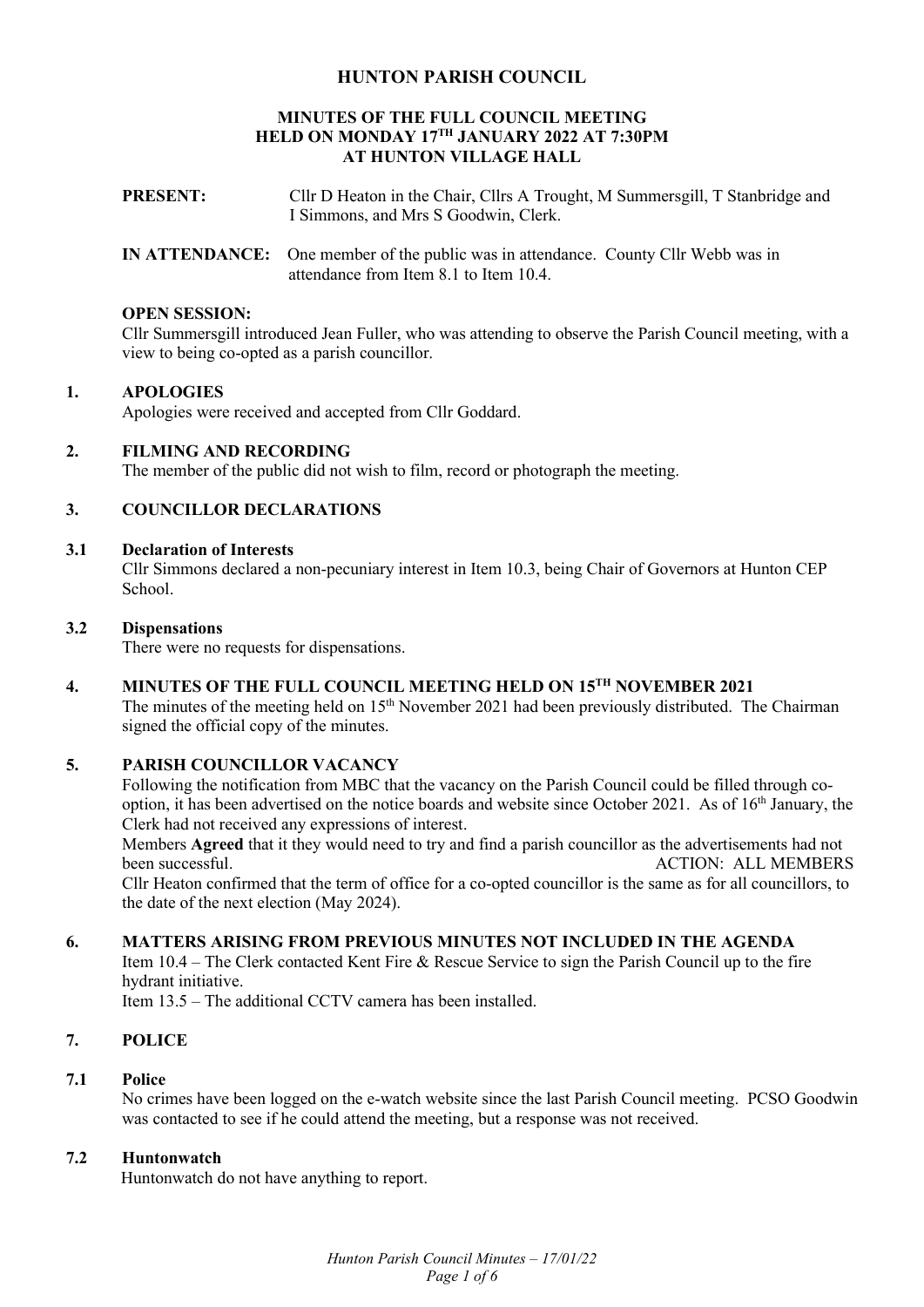# **8. LOCAL COMMUNITY**

# **8.1 King George V Playing Field Committee**

The Chairman of the Committee, Steve Jones, sent his apologies for not attending the meeting but provided the following report:

Boundary fence:

The Playing Field Committee had further discussions with regards to the boundary on the North-West corner of the field and concluded that a hedge would be the most cost effective and aesthetically pleasing solution, with the possibility of combining this with the addition of new trees under the Platinum Jubilee Queen's Green Canopy scheme.

Requests for funding:

Following the Parish Council's agreement at their last meeting to pay £500 to help towards the purchase of a new mower for the Bowls Club, the Playing Field Committee agreed to make up the final shortfall in funds of £500.

Football Club changing rooms:

Members of the Parish Council gained access to the Football Club changing rooms in November and carried out a health, safety and condition survey. The initial draft findings of the visit were presented to the Playing Field Committee and highlighted issues with the electrics, gas, drainage, plumbing, heating, security and fire safety. The recommended minimum scope of remedial works required to ensure the building is safe and secure contained 10 items, including wiring replacement (both internal and external), reinstatement of the fire exit, new fire signage and equipment, new toilet and a replacement front door and frame.

Members discussed the planting of a hedge to the north of the field, using a combination of hawthorn and blackthorn plants, which is supported by the sports clubs and could be paid for by the Playing Field Committee. These plants have spikes which would provide security and are much more aesthetically pleasing than a fence. If the hedge is planted on the flat area, approximately 10 metres away from the football pitch, there will be space between the hedge and the poplar trees on the boundary to plant trees (possibly oak and hazel) for the Queen's Green Canopy for the Platinum Jubilee and it would also provide a wildlife corridor. A post and wire fence would probably need to be installed to support the plants, with a gate at the road end.

Cllrs Heaton and Stanbridge outlined the results of their survey of the Football Club changing rooms in November 2021, which was reported to the Playing Field Committee. The Parish Council need to carry out certain works (such as electrics, new toilet, new door), but the Football Club must keep the changing rooms clean and well maintained. The Football Club also need to clarify the purpose of the changing rooms – just for storage or for use of the full facilities. If the Parish Council is to make a significant investment, the Football Club will have to make a commitment to keep the changing rooms well maintained.

Members **Agreed** that a quote should be obtained for the electrical work and a new door/concrete lintel. ACTION: CLERK

Members **Agreed** that an agreement should be put in place to set out the requirements of the Parish Council for the use of the changing rooms and **Agreed** that the Kent County Playing Fields Association should be contacted to see if they have a proforma document. ACTION: CLERK Members **Agreed** that the report should be sent to the manager of the Football Club to consider; to ask him to clarify what the Football Club want to use the changing rooms for; and to advise that maintenance needs to be kept up otherwise the facility could close. ACTION: CLERK

# **8.2 Traffic & Road Safety Working Party/Highways**

Cllr Goddard was unable to attend the meeting, but Cllr Summersgill explained that the work to be undertaken by KCC Highways will most likely happen in the next financial year now. Cllr Summersgill had copied Cllr Goddard into discussions on Redwall Lane. Cllr Summersgill is planning to organise a meeting of the Traffic & Road Safety Working Party (T&RSWP), whose membership currently consists of Cllr Summersgill, Cllr Goddard, Cllr Simmons and three residents. Cllr Heaton asked that the T&RSWP considers usage of the Speedwatch equipment and, with regard to Redwall Lane, there is no indication that lorries turning out of Berry Gardens are entering a 7.5T limit, so there should be an official highways sign. ACTION: CLLR SUMMERSGILL

# **8.3 Tree & Pond Warden**

Cllr Summersgill advised that the Visual Tree Assessment (VTA) is due in April. He will organise the VTA and report back to the next Parish Council meeting. ACTION: CLLR SUMMERSGILL People have been out to East Street to survey Great Crested Newts, so it looks as though the East Street water main replacement should happen this year. Cllr Stanbridge advised that he has been assured that it

> *Hunton Parish Council Minutes – 17/01/22 Page 2 of 6*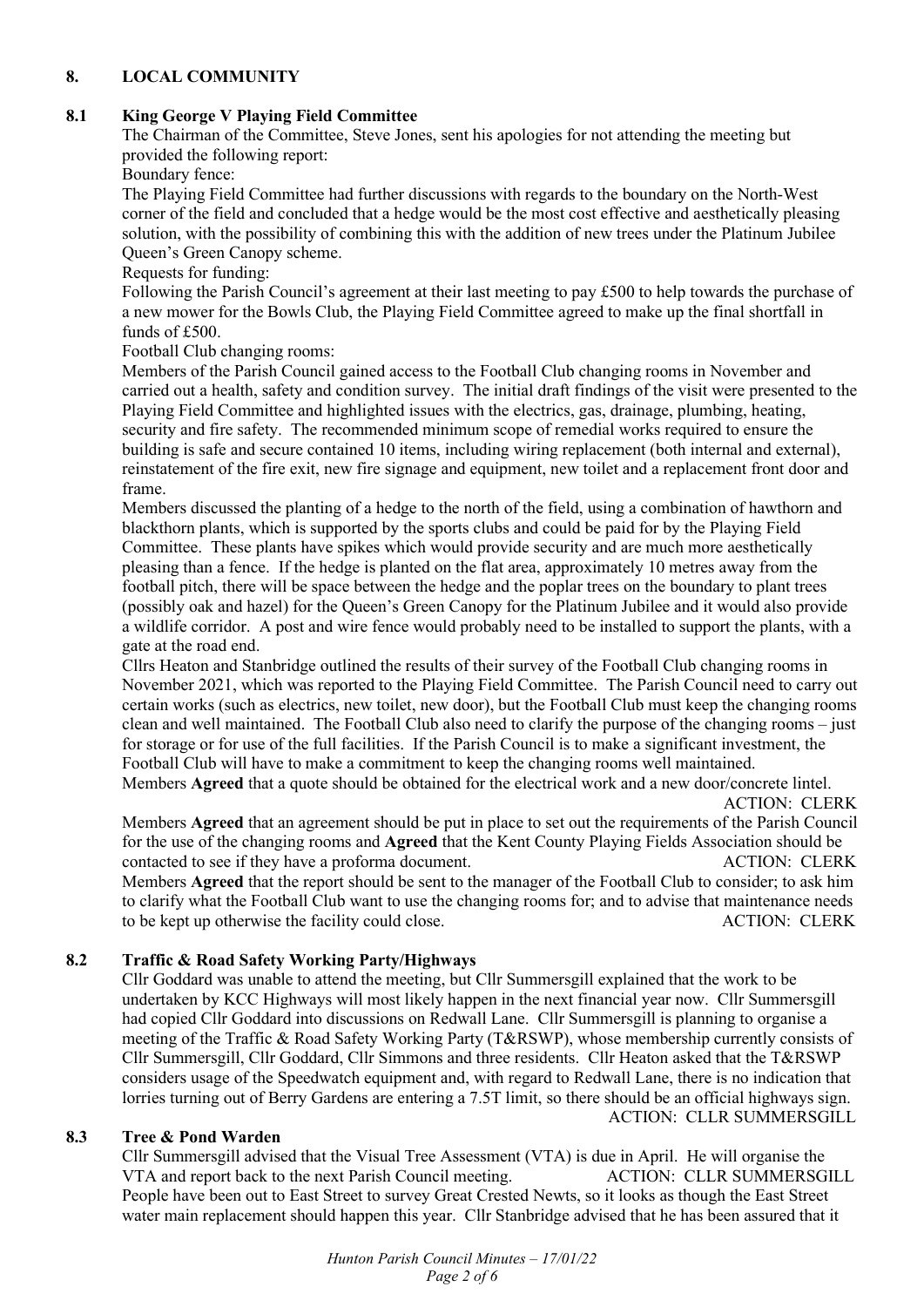will.

Cllr Summersgill was asked to look at an orange ditch on George Street, which he is monitoring as he is concerned about it getting into the River Beult. All ditches leading to the pond on Redwall Lane have been checked and are fine.

# **9. COUNTY AND BOROUGH COUNCILLORS**

# **9.1 County Councillor**

County Cllr Simon Webb had provided a written report for Members. Cllr Webb's work for KCC involves a lot of committee work spanning the whole county. In Adult Social Care contracts are being negotiated with carers. Cuts of £3million had to be made from last year across the whole council. Discretionary spending to Maidstone Borough Council is being cut.

# **9.2 Borough Councillors**

Borough Cllr Simon Webb had provided a written report for Members. His work for the Borough Council is more interesting as it is more local. As Vice-Chair of the Communities, Housing & Environment Committee, he is trying to reduce the amount of fly tipping through the employment of more officers and therefore more patrols, which has been reported in the Kent Messenger. The Liberal Democrats wanted to keep Park & Ride, whereas the Conservatives do not. The service requires a £160,000 subsidy per annum and Arriva wanted another £100,000, which MBC refused. It costs £60 per person who uses the service and is not value for money. The Liberal Democrats also want a new leisure centre in Maidstone which would cost £30 million. Having visited the existing leisure centre, it needs maintenance, but a new leisure centre is not necessary. Two girls have been attacked in Brenchley Gardens in Maidstone; the park is now going to be enclosed by a metal fence and locked at night.

Cllr Summersgill asked what would happen to the Park & Ride sites, as a previous site at Armstrong Road was developed into housing. Cllr Webb did not know but hoped it would not be housing.

# **10. PARISH MATTERS**

# **10.1 Parish Councillors**

Cllr Trought reported that the Village Club has a lot of events coming up. The AGM had taken place, with not much change.

Cllr Summersgill advised that it would cost £2,500 to £3,000 to install an electrical vehicle charging point if the Parish Council installed one itself. There has been no further progress on the KCC application yet, which received 36 out of 45 points.

Cllr Summersgill is sourcing trees for the Queen's Platinum Jubilee. MBC have put in a call for tree sites but want large sites and provide match funding.

Cllr Heaton reported that residents of The Chances are burning garden material on bonfires on the access land to The Chances (which is not their land). Members **Agreed** that this should be reported to Environmental Health and Community Protection at MBC.

# **10.2 Flooding**

Cllrs Summersgill, as a new Flood Warden, had appeared in the Downs Mail. He receives a Flood Warden newsletter and is continuing to compile the flooding history of Hunton. As a result of an article in the Hunton Herald, two residents want to talk to him about their flooding history.

There was a slight flood on West Street as a result of torrential rain, but it cleared quite quickly. There was a flood at the end of East Street on Christmas Day which blew a culvert up, and a driveway. KCC cleared it up but are still looking into the reasons for the issue with the culvert. Cllr Heaton advised that the Parish Council can close flooded roads.

A meeting was held with Betts and some West Street residents. Betts have agreed to leave a margin at the edge of the field, so it is not planted right to the boundary, and they will also turn furrows round 90 degrees, to prevent mud washing off the field to neighbouring properties.

# **10.3 Land Adjacent to Hunton CEP School**

Cllr Simmons reported that, two years ago, Hunton Court wanted to gift land to the school to alleviate parking pressure for the school and West Street. This proved to be difficult to arrange and nothing further happened. Cllr Simmons is still engaged with the landowner, who would still like to help the school. There are two options – for the land to be gifted to the village and run by the Parish Council and for the land to be leased by the school at a peppercorn rent. The owner would prefer the second option, but as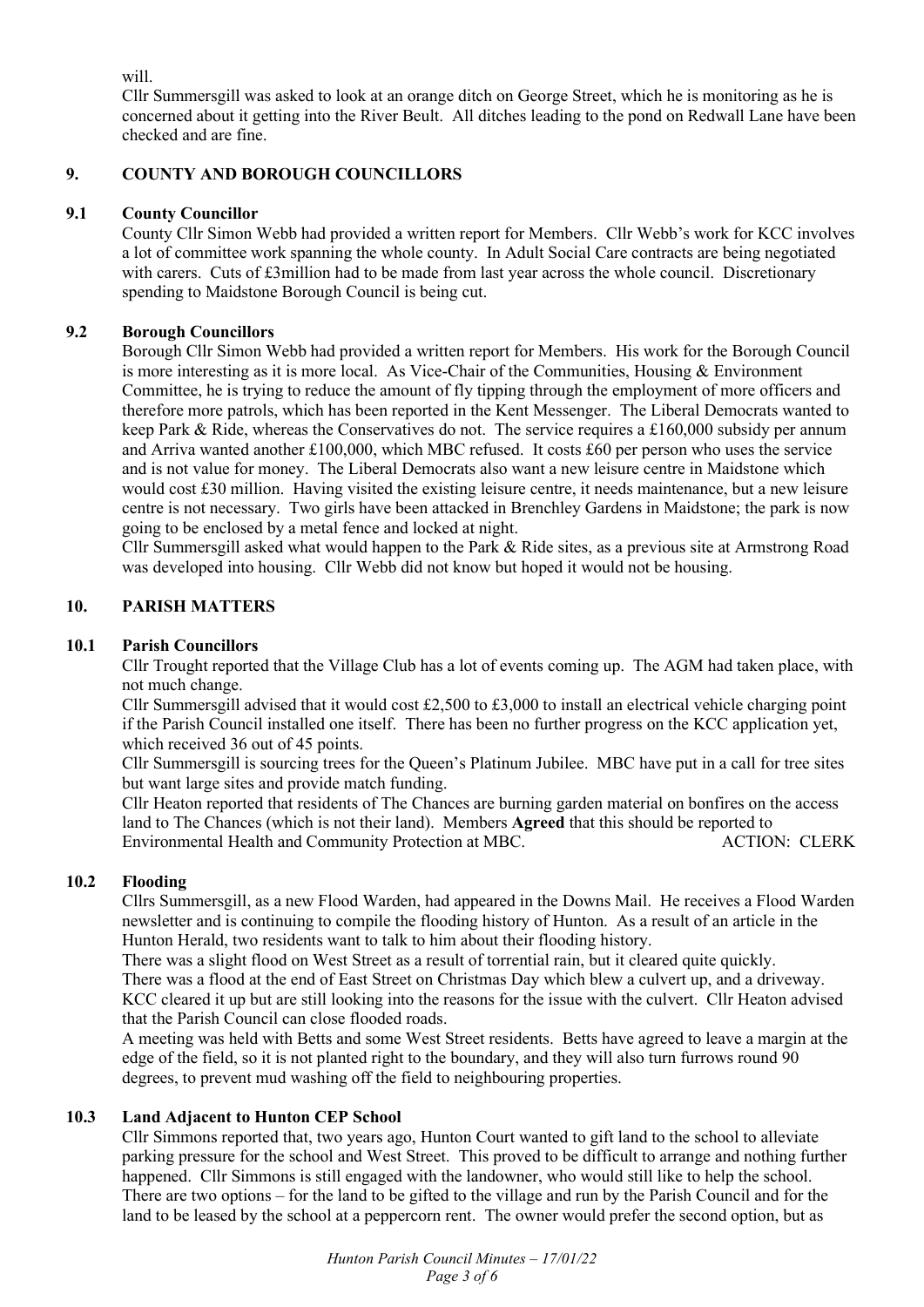nothing has been decided, Cllr Simmons asked whether the Parish Council would support the first option in principle.

Members' thoughts were that if land is given to the village in perpetuity, a management committee would need to be formed, with the parish councillors as trustees. The car park would need a gate and be locked at night. It would take the parking off West Street , would be a community benefit, and could be used by visitors to the almshouses. A set of objectives would need to be set for the community benefit. There could be issues with how to finance the surfacing of the land so it is usable for parking and there would be maintenance costs to consider. There was concern about more cars exiting Bishops Lane to West Street as it is a problematic junction, and also that it would not be of that much benefit to residents. Cllr Stanbridge noted that Collier Street had some parking issues, but there is now a car park there which is gated and surfaced, so it may be worth contacting the headteacher at the Collier Street school for more information. East Farleigh also have a car park.

Overall, Members **Agreed** in principle that Cllr Simmons should further explore the options for a car park. ACTION: CLLR SIMMONS

### **10.4 Neighbourhood Plan**

Members agreed that it would be advantageous to have a Neighbourhood Plan for Hunton to help with planning but that it is a very big undertaking and would require a working party to carry out the work and professional advice. Members agreed that it would be worth exploring the idea further, to find out costs, how long it would take, scope, etc – then a decision could be made on whether to develop a Neighbourhood Plan. Members **Agreed** that Cllr Simmons should contact MBC for advice.

ACTION: CLLR SIMMONS

Member **Agreed** that Cllr Summersgill should contact Yalding and Marden parish councils and Cllr Heaton should contact Loose Parish Council as they have been through the process. ACTION: CLLR SUMMERSGILL/CLL HEATON

### **10.5 Fibre Optic Cabling**

Cllr Summersgill reported that several East Street residents have contacted him about fibre optic cabling in the village. Residents have found that when they contact BT individually, BT say there is no demand. If residents request it in larger numbers, it is more likely to be installed, which could be done formally through the Parish Council. Cllr Stanbridge **Agreed** to contact BT although they have not been very receptive previously. ACTION: CLLR STANBRIDGE

Cllr Summersgill will send some information to Cllr Stanbridge, and if it looks as though fibre optic cabling is an option for the village, he will put an article in the Hunton Herald to encourage residents to register on the BT website. ACTION: CLLR SUMMERSGILL

#### **10.6 KALC Community Awards**

The 2022 KALC Community Awards Scheme was launched in November 2021, with Member councils having the option of adopting the Scheme in their local area. Members **Agreed** that the Scheme would not be adopted this year.

#### **10.7 Clerk's Report**

A request has been received from Astra Recycling, a textile recycling company which diverts used clothing away from landfill and raises money for schools, community services and charities in the process. The company has asked if there is anywhere in the parish that they could place a textile bank for donation of unwanted clothes, accessories and bed linen. Members **Agreed** not to have a textile bank in the village but Cllr Summersgill will contact Maidstone Lions, who are undertaking recycling initiatives.

ACTION: CLLR SUMMERGSILL

The E.ON electricity account for the streetlight electricity has been migrated to Npower Commercial Gas Limited (part of the E.ON Group).

# **11. CONSULTATION**

### **11.1 KCC – Kent Minerals and Waste Local Plan 2013-30 – Regulation 18 Consultation**

The Kent Minerals and Waste Local Plan 2013-30 (KMWLP) was adopted in July 2016 with some limited changes adopted in 2020 as part of the Early Partial Review. Having been adopted five years ago, the Kent Minerals and Waste Local Plan 2013-30 has been reviewed to assess whether updates to the Plan's Vision, Strategic Objectives, policies and supporting text are required.

Cllr Summersgill has looked at the consultation which has no direct effect on Hunton, as it has no current mineral abstraction locations, and neither have adjacent Parishes. Members **Agreed** to not respond to the consultation.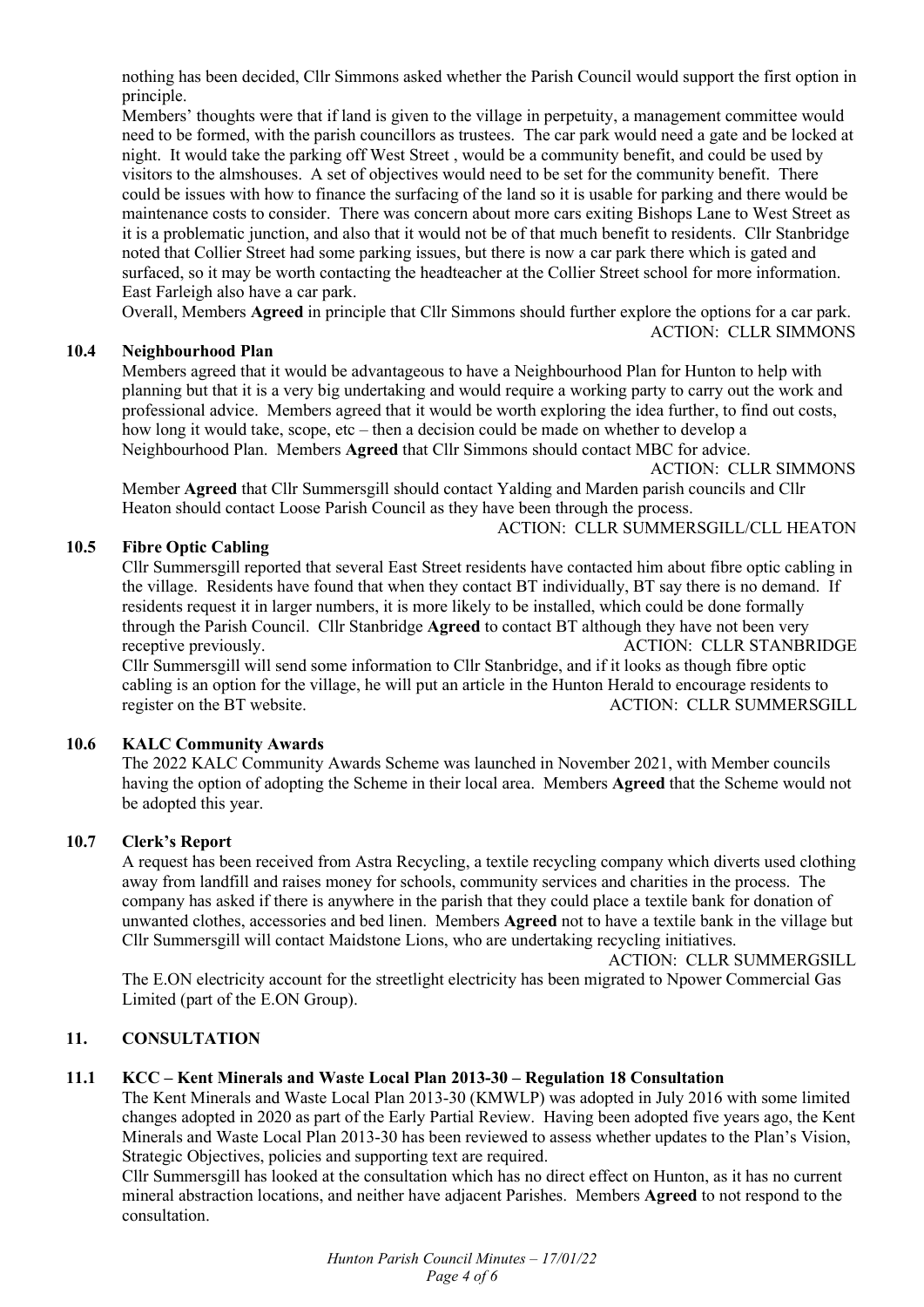# **12. FINANCE**

### **12.1 Budget Monitoring Report**

The Budget Monitoring Report to 31st December 2021 was **Noted**.

#### **12.2 Income Received**

Members **Noted** that the following income has been received since the last meeting:

| Maidstone Borough Council – Parish Services Scheme grant – $2nd$ half | £819.50 |
|-----------------------------------------------------------------------|---------|
| Hunton Parish Hall Committee – FIT                                    | £371.81 |

The bank reconciliation was reviewed and signed by Cllr Stanbridge.

### **12.3 Payments Made**

Members **Approved** the following payments made since the last meeting:

| $SO -$ Sharon Goodwin – Salary & office allowance – October  | £464.47 |
|--------------------------------------------------------------|---------|
| $SO -$ Sharon Goodwin – Salary & office allowance – November | £464.47 |
| $SO -$ Sharon Goodwin – Salary & office allowance – December | £464.47 |
| Unity Trust Bank – Service charge                            | £18.00  |

### **12.4 Electronic Payments**

Members **Approved** the following payments. Cllrs Stanbridge and Summersgill will authorise the payments set up in Unity Trust Bank using online banking:

| Robert Cox – Permissive footpath hedge and verge maintenance                             | £500.00 |
|------------------------------------------------------------------------------------------|---------|
| E.ON – Street lighting electricity                                                       | £11.22  |
| Npower – Street lighting electricity                                                     | £8.87   |
| KALC – Climate Change Conference                                                         | £48.00  |
| Q-Tec Solutions Ltd – New CCTV DVR                                                       | £588.00 |
| Hunton Village Club – Chairman's Allowance – Christmas gathering (drinks)                | £101.75 |
| Cllr Goddard – Chairman's Allowance – Reimbursement for Christmas gathering (food)       | £250.28 |
| Hunton Parish Hall Committee – Contribution towards running costs $(2nd half)$           | £500.00 |
| Hunton Bowls Club – Contribution towards new mower                                       | £500.00 |
| Sharon Goodwin - Travel / Postage / Stationery / Chairman's Allowance (reimbursement for |         |
| food for Christmas gathering)                                                            | £115.76 |
| $SLCC - Annual membership$ subscription                                                  | £112.00 |
|                                                                                          |         |

#### **12.5 Heart of Kent Hospice**

An email has been received from the Heart of Kent Hospice, seeking a grant. Last year 1,769 patients received care from the Hospice, four of whom came from Hunton parish. Members **Agreed** not to contribute.

#### **12.6 Fete Committee Funds**

All members of the Hunton Fete Committee resigned in 2019, effectively disbanding the Committee. However, there is approximately  $\text{\pounds}6,000$  in funds remaining in the bank account which the previous members of the Fete Committee would like to be transferred to the Parish Council in case others wish to resurrect the Fete in future or for use towards other events. The KALC advisor has provided some advice previously. Cllr Heaton suggested that a trust could be set up, as a continuing entity, with the Parish Council as trustee. A trust document would need to be written up. Members **Agreed** that Unity Trust Bank, the Parish Council's bank, should be contacted for advice. ACTION: CLERK

#### **12.7 Budget and Parish Precept 2022/23**

Members received the budget papers produced by the Clerk prior to the meeting. Members **Agreed** the budget for 2022/23.

Members **Agreed** that the Precept should be set at £26,338, the same amount as the last three years. This creates a tax of £82.48 per property, a decrease of £0.61. The Chairman and Clerk signed the Parish Precept Requirement 2022/23 form for submission to MBC. ACTION: CLERK